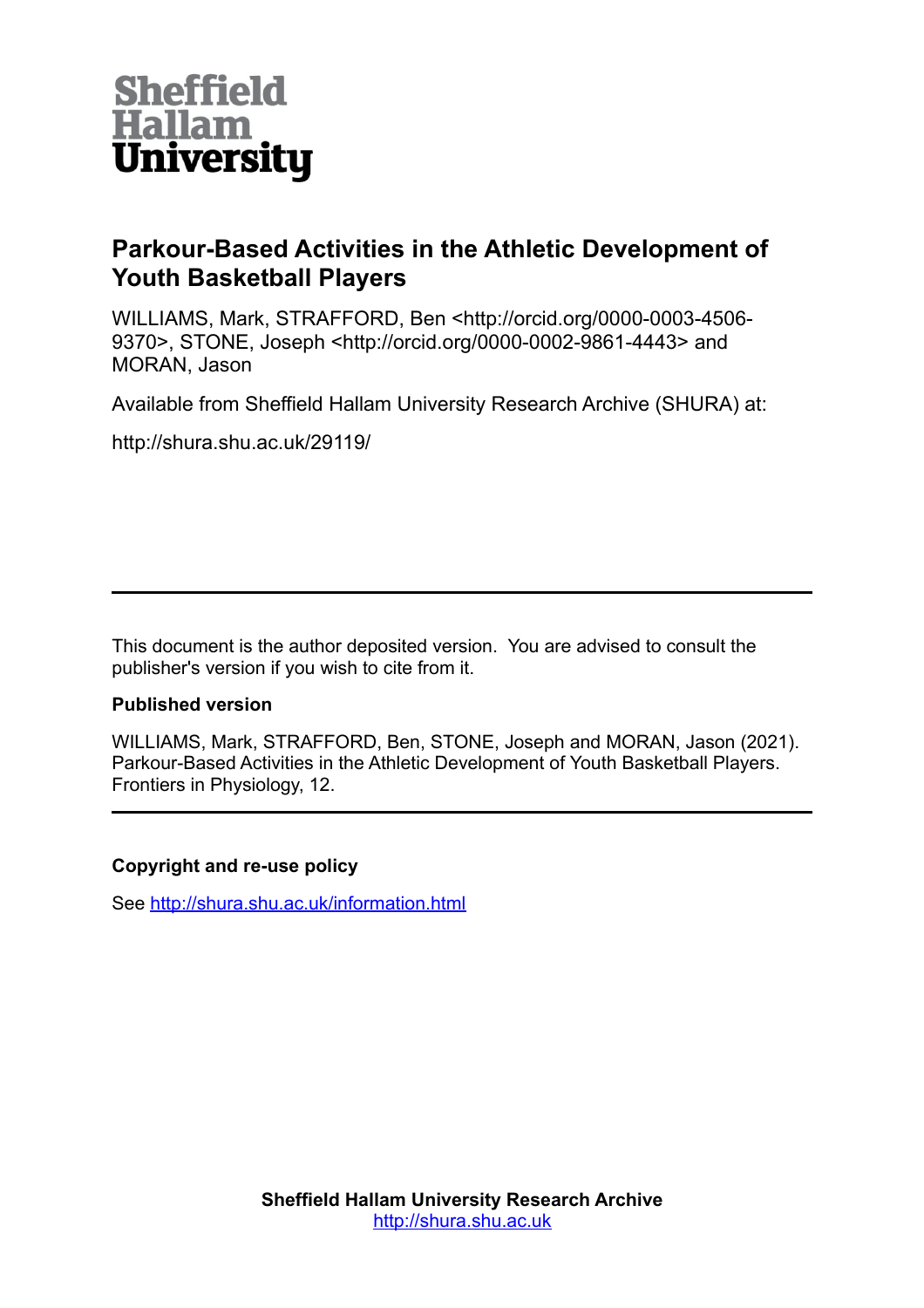



# [Parkour-Based Activities in the](https://www.frontiersin.org/articles/10.3389/fphys.2021.771368/full)  [Athletic Development of Youth](https://www.frontiersin.org/articles/10.3389/fphys.2021.771368/full)  [Basketball Players](https://www.frontiersin.org/articles/10.3389/fphys.2021.771368/full)

*Mark David Williams1 \*, Ben William Strafford2 , Joseph Antony Stone2 and Jason Moran1*

<sup>1</sup>School of Sport, Rehabilitation and Exercise Sciences, University of Essex, Colchester, United Kingdom, <sup>2</sup>Sport and *Physical Activity Research Centre, Sheffield Hallam University, Sheffield, United Kingdom*

While ideas from long-term athlete development (LTAD) models have been adopted and integrated across different sports, issues related to early specialization, such as increased risk of injury and burnout, are still common. Although some benefits may be associated with early sport specialization, sports sampling is purported to be a more effective approach to the long-term health and wellbeing of children. Furthermore, the concept of developing what are commonly referred to as "fundamental movement skills" (FMS) is central to the rationale for delaying single sports specialization. However, in place of sports sampling, it appears that the practice of strength and conditioning (S&C) has become a driving force behind developmental models for youth athletes, highlighted by the growing body of literature regarding youth athletic development training. In this perspective piece, we explore how conventional S&C practice may insufficiently develop FMS because typically, it only emphasizes a narrow range of foundational exercises that serve a limited role toward the development of action capabilities in youth athletic populations. We further discuss how this approach may limit the transferability of physical qualities, such as muscular strength, to sports-specific tasks. Through an ecological dynamics lens, and using basketball as an example, we explore the potential for parkour-based activity within the LTAD of youth basketball players. We propose parkour as a training modality to not only encourage movement diversity and adaptability, but also as part of an advanced strength training strategy for the transfer of conventional S&C training.

Keywords: fundamental movement skills, non-linear pedagogy, youth athletes, strength training, affordance landscape

#### INTRODUCTION

The notion of developing basic movement skills to provide foundations for more advanced and specialized forms of movement is not new ([Hulteen et al., 2018](#page-6-0)). However, a concern in the development of youth sports has been the lack of emphasis on generalized fundamental movement skills (FMS) in favor of early specialization [\(Bridge and Toms, 2013;](#page-5-0) [DiStefano](#page-6-1)  [et al., 2017](#page-6-1); [Liefeith et al., 2018\)](#page-6-2). Although alternative terms exist (e.g., foundational movement skills, functional movement skills, and basic movement skills), typically, FMS encompass locomotor (e.g., running and jumping) and object control (e.g., catching, throwing, and kicking; [Morgan et al., 2013](#page-6-3); [Barnett et al., 2016](#page-5-1)). Accordingly, FMS are considered foundational for

#### **OPEN ACCESS**

#### *Edited by:*

*Sébastien Ratel, Université Clermont Auvergne, France*

#### *Reviewed by:*

*David George Behm, Memorial University of Newfoundland, Canada Argyris G. Toubekis, National and Kapodistrian University of Athens, Greece*

> *\*Correspondence: Mark David Williams [mw19335@essex.ac.uk](mailto:mw19335@essex.ac.uk)*

#### *Specialty section:*

*This article was submitted to Exercise Physiology, a section of the journal Frontiers in Physiology*

*Received: 06 September 2021 Accepted: 24 September 2021 Published: 15 October 2021*

#### *Citation:*

*Williams MD, Strafford BW, Stone JA and Moran J (2021) Parkour-Based Activities in the Athletic Development of Youth Basketball Players. Front. Physiol. 12:771368. [doi: 10.3389/fphys.2021.771368](https://doi.org/10.3389/fphys.2021.771368)*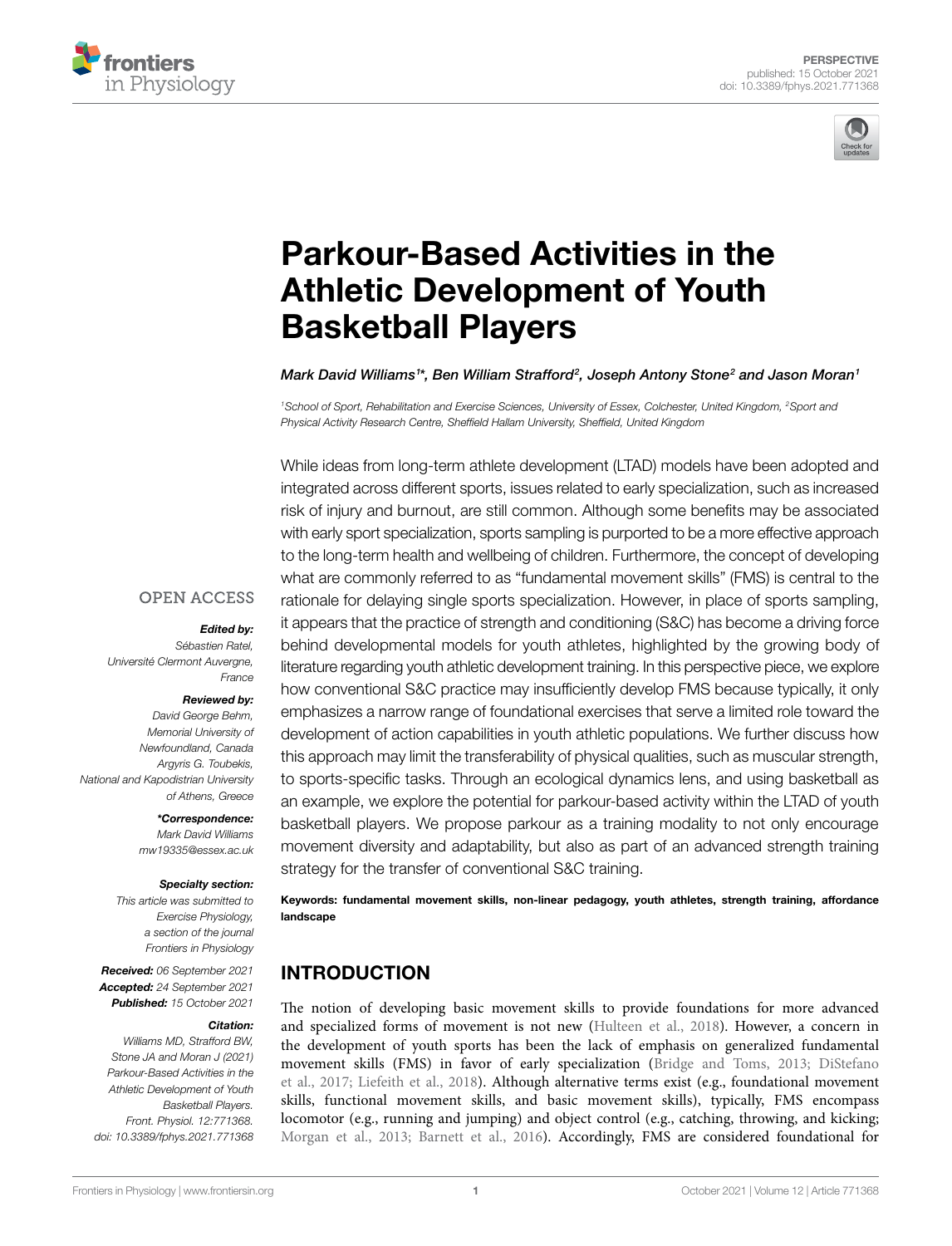the development of sports-specific skills, which if left undeveloped may limit future performance [\(Barela, 2013;](#page-5-2) [Arede et al., 2019](#page-5-3); Jukic et al., 2019). Indeed, the development of FMS ahead of specific sports skills is promoted within the long-term athlete development model (LTAD; [Balyi, 2001\)](#page-5-4), which has served as an influential framework for the training of young athletes in sporting organizations for over two decades [\(Collins and Bailey,](#page-5-5)  [2012;](#page-5-5) [Liefeith et al., 2018](#page-6-2); [Perreault and Gonzalez, 2021](#page-7-0)).

Through the development of FMS as well as participation in multiple sports-related activities throughout childhood, the premise of the LTAD model is to avoid early specialization and the associated risks relating to injury and burnout ([Ford](#page-6-5)  [et al., 2011](#page-6-5); [Pichardo et al., 2018;](#page-7-1) [Perreault and Gonzalez,](#page-7-0)  [2021\)](#page-7-0). However, despite recognition by sports organizations of the need for an LTAD strategy, the prevalence of injuries in youth sports, such as soccer and basketball, remains high (e.g., [Read et al., 2016,](#page-7-2) [2018](#page-7-3); [Owoeye et al., 2020](#page-6-6)). While the original intention of the LTAD model was to be used as a framework for sports organizations to adapt and implement to suit their specific needs [\(Dowling et al., 2020](#page-6-7)), it has been argued that the development of FMS and general physical qualities remains marginalized in favor of sports-specific training ([Liefeith et al., 2018;](#page-6-2) [Williams et al., 2021](#page-7-4)).

Problematically, much debate exits with respect to FMS (e.g., [Barnett et al., 2016](#page-5-1); [Hulteen et al., 2018;](#page-6-0) [Newell, 2020\)](#page-6-8). Indeed, youth-level basketball coaches have been found to have differing notions of FMS, as well as varying ideas as to whom might be responsible for their development (Williams et al., 2021). Consequently, sports organizations may have become reliant on the field of strength and conditioning (S&C) to develop FMS and general physical qualities. For example, within Basketball England's version of the LTAD model, the *Player Development Framework*, the S&C domain is responsible for the development of "all round quality of movement literacy." In relation to this, the meta-analysis by [Collins et al. \(2019\)](#page-5-6) found that resistance training, which targets muscular strength, positively impacts FMS through neural adaptations (e.g., motor unit recruitment and firing). However, despite the benefits of youth-based S&C training, which includes reducing risk factors for injury and life-long engagement in physical activity (e.g., [Faigenbaum](#page-6-9)  [et al., 2013;](#page-6-9) [Zwolski et al., 2017](#page-7-5); [McQuilliam et al., 2020](#page-6-10)), conventional youth-based S&C practices may lead to the development of movement skills with limited relevance outside of the S&C domain. For example, the development of *athletic movement skills*, such as the overhead squat, hip hinge, and lunge patterns ([Woods et al., 2017](#page-7-6)). Consequently, FMS may not be developed with sufficient diversity to provide underpinning movement capabilities for sports-specific skill development ([Young, 2006;](#page-7-7) [Young et al., 2015](#page-7-8)).

A potential strategy to enrich young athletes' FMS education is the implementation of parkour-related activities [\(Strafford](#page-7-9)  [et al., 2018](#page-7-9), [2020\)](#page-7-10). Parkour is an acrobatic sport incorporating a broad range of movement skills and motor abilities, which has been proposed as an activity to develop FMS and general athletic abilities for youth team sports [\(Strafford et al., 2018](#page-7-9), [2020;](#page-7-10) [Wormhoudt et al., 2018](#page-7-11)). Obtaining transferable athletic capabilities through the implementation of parkour derives from the concept of *donor sports*, which are purported to develop and facilitate the transfer of general movement skills and physical qualities to actions typically performed in a *target sport* ([Travassos et al., 2018;](#page-7-12) [Wormhoudt et al., 2018\)](#page-7-11). Given that basketball is characterized by multidirectional movements [\(Montgomery et al., 2010](#page-6-11)), the development of youth basketball players would seemingly benefit from the running, jumping, vaulting, and climbing activities that characterize parkour [\(DeMartini, 2014\)](#page-6-12).

Thus, in this perspective article, we explore the potential for parkour as a donor sport for the development of youth basketball players. In the next sections, we discuss the role of conventional youth-based S&C practice and its limitations, and present alternative perspectives on the development of movement capabilities through an ecological dynamics lens. It is through this lens that we propose parkour as a donor sport for the enriched development of FMS, as well as forming an advanced strength training strategy to facilitate transfer to basketball performance.

### THE ROLE OF STRENGTH AND CONDITIONING IN LTAD

A body of research (e.g., [DiStefano et al., 2010;](#page-6-13) [Myer et al.,](#page-6-14)  [2011;](#page-6-14) [Ayala et al., 2017](#page-5-7); [Pomares-Noguera et al., 2018](#page-7-13)) has demonstrated the efficacy of neuromuscular training programs on reducing risk factors for injury in youth populations. Furthermore, other forms of S&C training in youth populations are also supported empirically ([Moran et al., 2018a,](#page-6-15)[b,](#page-6-16) [2019](#page-6-17)). This includes evidence of windows of trainability for strength, speed, and plyometrics [\(Moran et al., 2018a,](#page-6-15)[b](#page-6-16), [2019\)](#page-6-17). Collectively, this has resulted in the publication of position papers, such as the *National Strength and Conditioning Association's* LTAD position statement and the *British Journal of Sports Medicine's* position statement on youth resistance training, both of which recommend the concurrent development of muscular strength and movement skills in children and adolescents [\(Lloyd et al.,](#page-6-18)  [2014,](#page-6-18) [2016](#page-6-19)). Therefore, the role of S&C within the LTAD strategies of sports organizations should be regarded as highly important in reducing risk factors for injury as well as increasing physical performance capabilities [\(Faigenbaum et al., 2013;](#page-6-9) Zwolski et al., 2017; Pichardo et al., 2018).

Notwithstanding the aforementioned benefits, a concern relating to the conventional approach to youth-based S&C is the lack of representative movement dynamics for team sports, such as basketball. Indeed, when considered in the context of "open-skill" games that require decision making and a vast array of movement dynamics ([Smith, 2016](#page-7-14)), athletic movement skills may not sufficiently reflect the requirements. To illustrate this, in basketball, offensive players require a large repertoire of action capabilities to evade their opponents, as do defending players who are required to react [\(Montgomery et al., 2010](#page-6-11)). Accordingly, it has been argued that to be effective, S&C programs for basketball players need to better represent the diversity of movement demands of the sport ([Taylor et al.,](#page-7-15)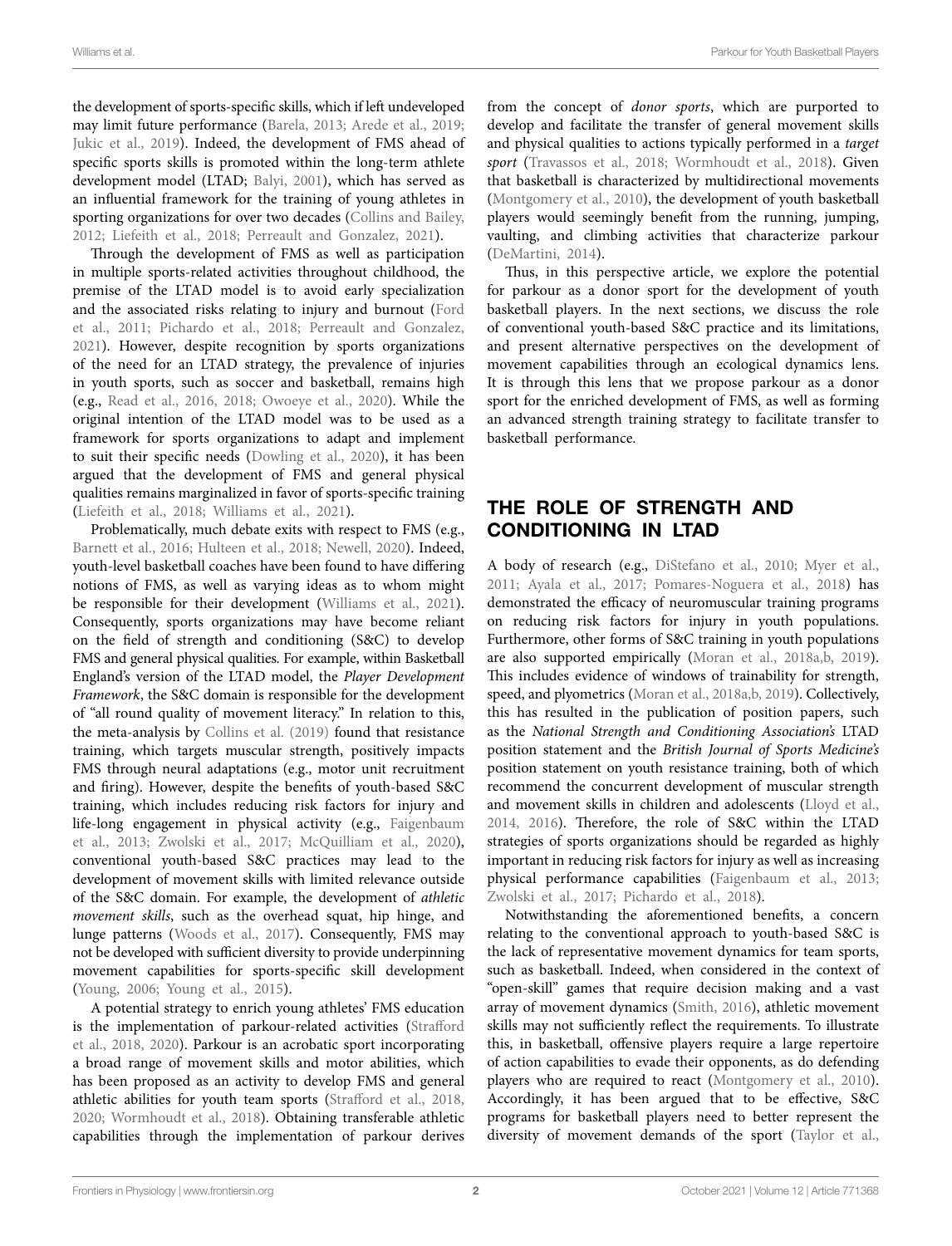[2015\)](#page-7-15). This contention may also include plyometric exercise, which provides a stimulus to improve jumping, sprinting, and change of direction capabilities through enhancement of the stretch-shortening cycle [\(Hernández et al., 2018;](#page-6-20) [Ramirez-](#page-7-16)[Campillo et al., 2020](#page-7-16)). Although these physical qualities are specific to basketball ([Ramirez-Campillo et al., 2020\)](#page-7-16), it has been argued that the importance of the strength-related qualities of agility performance is relatively diminished against the perceptual and decision-making components ([Young et al.,](#page-7-8)  [2015\)](#page-7-8). Moreover, youth guidelines relating to the prescription of plyometric exercise appear to limit the scope for movement diversity by placing an emphasis on technical proficiency in exercises, such as "in-place hops" ahead of progression to more elaborate jumping variations ([Cronin and Radnor, 2019](#page-5-8)). While the safety of young athletes is of paramount importance, the youth guidelines for plyometric training may serve to discourage exploration and development of jumping skills that are more characteristic of sports, such as basketball.

Without devaluing the importance of conventional S&C training, it may be that despite its emphasis on developing broad FMS within the LTAD framework, there is scope to encourage a vaster array of action capabilities. We propose that the S&C domain further permeates the development of youth athletes by more thoroughly accounting for the decisionmaking properties and diverse array of movement dynamics that characterizes skilled motor performance. Accordingly, we consider the merit in adopting an ecological dynamics approach to motor learning.

### ADOPTING AN ECOLOGICAL DYNAMICS PERSPECTIVE

The ecological dynamics framework is formed from both ecological psychology and dynamics systems theory [\(O'Sullivan](#page-6-21)  [et al., 2020](#page-6-21); [Rudd et al., 2020](#page-7-17)). Through the ecological psychology lens, information perceived from the environment specifies the parameters that dictate how a skill is performed ([Frère and](#page-6-22)  [Hug, 2012](#page-6-22)). The opportunities for action that an individual perceives from their environment represent what is termed the *affordance landscape* ([Davids, 2012](#page-5-9); [Heras-Escribano and](#page-6-23)  [De Pinedo-García, 2018](#page-6-23); [Savelsbergh and Wormhoudt, 2018](#page-7-18)). For example, a basketball player preparing to shoot will perceive information relating to the proximity of the defensive player, their own location on the court, and the time left on the shot clock. Collectively, this information will influence the dynamics of the shot with respect to the kinetics and kinematics [\(Gorman](#page-6-24)  [and Maloney, 2016](#page-6-24)). In a second example, a player in possession of the ball may detect the space between defenders as an opportunity to dribble and *drive* through to advance toward the basket. In this example, based upon the defenders positioning, the attacking player has different action possibilities (affordances) in regard to the direction they may drive ([Esteves et al., 2011](#page-6-25)). Thus, perception of the environment and the subsequent action are considered to be coupled ([Smith, 2016](#page-7-14)).

Within ecological dynamics, in place of fixed movement patterns, the ever-changing nature of information from the environment requires adaptability from the performer to coordinate the appropriate action ([Davids et al., 2013;](#page-6-26) [Rudd](#page-7-17)  [et al., 2020](#page-7-17)). In contrast to fixed movement patterns, muscle synergies, which represent neural organizations, enable a vast array of adaptable movement possibilities ([Frère and Hug,](#page-6-22)  [2012](#page-6-22); [Latash, 2012;](#page-6-27) [Bizzi and Cheung, 2013\)](#page-5-10). This is particularly pertinent to how adjustments to an ongoing movement skill occur in response to perturbations (e.g., unexpected changes to surfaces; [Newell, 1991](#page-6-28); [Smith, 2016\)](#page-7-14). Contributing to the vast array of action capabilities is the combination of anatomical characteristics, learned coordinative patterns, and changes to physical output (e.g., force production and stretch-shortening properties), which form an individual's *effectivities* [\(Witt and](#page-7-19)  [Riley, 2014](#page-7-19); [Wang and Bingham, 2019\)](#page-7-20). Importantly, properties that form effectivities are continually altered across developmental stages of growth and maturation [\(Ribeiro et al.,](#page-7-21)  [2021](#page-7-21)), in turn necessitating the continual exploration of the affordance landscape with respect to an individual's action capabilities.

### THE POTENTIAL OF PARKOUR

Despite popular media portraying parkour as an extreme sport consisting of only large-scale movements that are of high injury risk, such as jumping from buildings or between train carriages [\(Strafford et al., 2018](#page-7-9)), expert *Traceurs* have highlighted how contemporary parkour consists of a range of events (e.g., speedruns and freestyle) which can be performed both in indoor and outdoor environments [\(Strafford et al., 2020\)](#page-7-10). Hence, parkour is characterized by a variety of movements utilized to navigate obstacles and is practiced in various forms and contexts [\(Aggerholm and Højbjerre Larsen, 2017\)](#page-5-11). The potential of parkour to enrich FMS is based upon the concept of donor sports, which is derived from the Athletic Skills Model (ASM; [Wormhoudt et al., 2018](#page-7-11)). The ASM, which adopts an ecological dynamics perspective, purports that exposure to activities that share common characteristics (e.g., skills and abilities) can be transferred or "donated" to a target sport (Strafford et al., [2018;](#page-7-9) [Rudd et al., 2020\)](#page-7-17). Parkour invites different ways of moving based upon the performer's perception of surroundings and promotes creativity to navigate gaps and obstacles [\(Aggerholm](#page-5-11)  [and Højbjerre Larsen, 2017](#page-5-11); [Rudd et al., 2020\)](#page-7-17). Given these characteristics, [Strafford et al. \(2018\)](#page-7-9) propose that the incorporation of parkour-related activities could provide a platform for youth athletes to develop FMS that could be transferred to other sports. For example, the use of obstacle courses, termed *speed-runs*, which require the participant to navigate as efficiently as possible, can be used to encourage transferable agility skills [\(Strafford et al., 2021\)](#page-7-22). Indeed, irrespective of the target sport, exposure to parkour-based activities, such as speed-runs, may be particularly pertinent during pre-adolescence, which is regarded as a period of sensitivity for developing FMS due to high levels of neural plasticity [\(Myer et al., 2015](#page-6-29); [Ng and Button, 2018\)](#page-6-30). However, for the purposes of *fine tune* existing neural pathways and muscle synergies, and to take advantage of the still high levels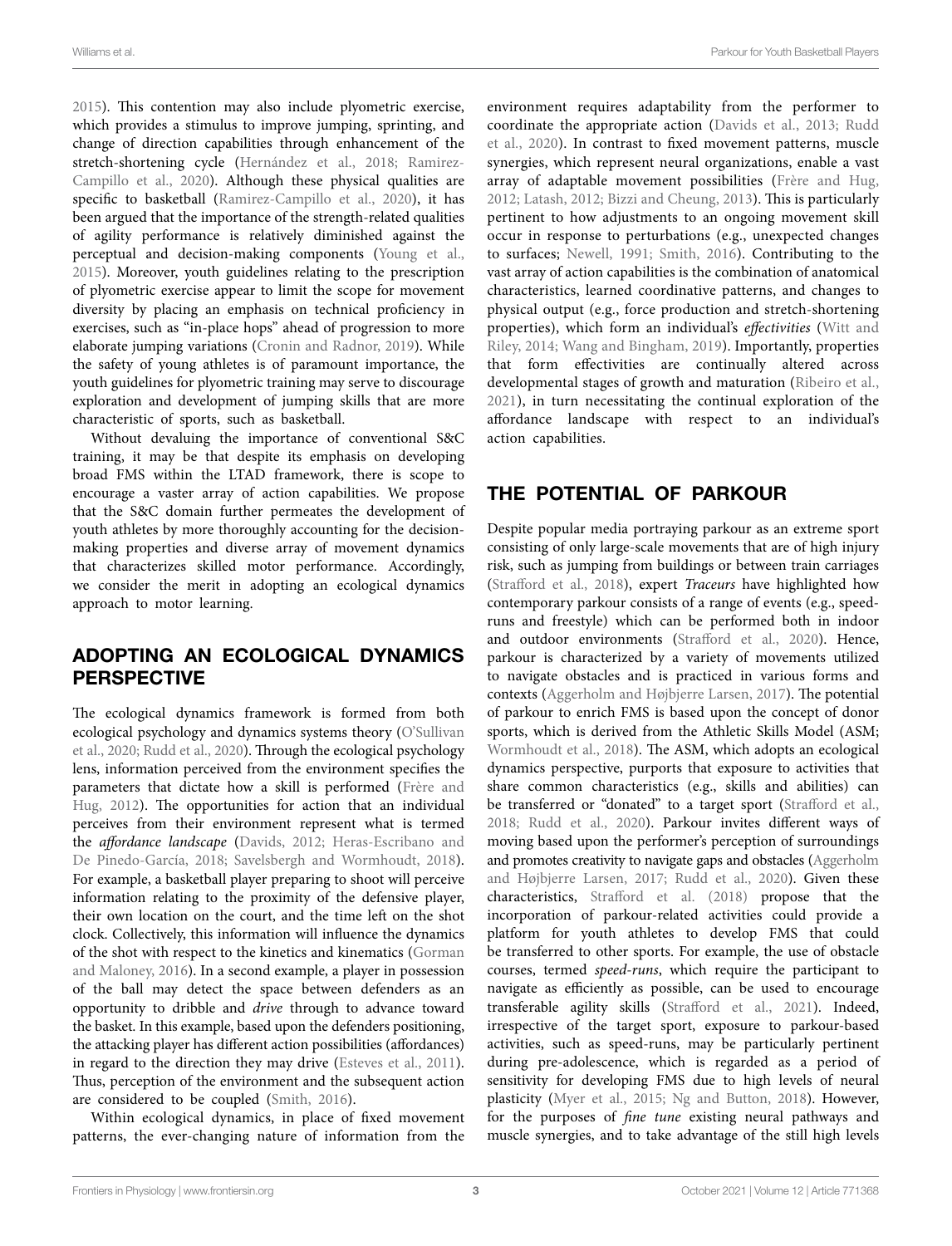of neural plasticity retained in adolescence (~13 years of age and above; [Myer et al., 2013](#page-6-31), [2015](#page-6-29)), parkour-based activities may continue to play an important role in athletic development.

Although currently, evidence directly examining the benefits of parkour training on basketball is limited, significant correlations between performance tests typically used in basketball (e.g., vertical jump and T-test) and performance in a parkour speed-run has been demonstrated ([Strafford et al., 2021](#page-7-22)). Furthermore, [Abellán-Aynés and Alacid \(2016\)](#page-5-12) present parkour as an effective training method for developing agility, horizontal, and vertical jump abilities. Alongside jumping and agility, parkour training interventions have also demonstrated improved cardiorespiratory fitness with increases in peak oxygen uptake, oxygen uptake at anaerobic threshold, heart rate at anaerobic threshold, and running speed at anaerobic threshold ([Dvorak](#page-6-32)  [et al., 2017](#page-6-32)).

Regarding basketball, owing to similarities between actions, parkour-based activities may also be considered for their potential as a donor for the specific development of action capabilities in youth players. For example, in parkour, the *tic tac* action, which is characterized by pushing off of a wall with the ball of the foot to gain height ([Witfeld et al., 2011\)](#page-7-23), requires spatial orientation and use of perceptual information from the foot contact to determine the subsequent phase of the movement ([Strafford et al., 2018\)](#page-7-9). Therefore, this action may present developing basketball players with the opportunity to explore their capabilities to decelerate, propel, land, and then, move in a new direction. Furthermore, through what has been termed "synergistic adaptation," the introduction of strength training to youth basketball players will likely augment changes to force production that naturally occur as a result of growth and maturation [\(Moran et al., 2017](#page-6-33); [Peitz et al., 2018](#page-7-24)). In turn, this will alter the players' effectivities (force capabilities), which necessitates the continued exploration of the affordance landscape with respect to their action capabilities. To illustrate this, the use of plyometric training, which has been found to enhance the jumping capabilities of youth basketball players ([Gonzalo-](#page-6-34)[Skok et al., 2019](#page-6-34)), logically, enables players to express improved jumping capabilities within the game. For example, in the execution of rebounding the ball. Rebounding involves an offensive or defensive player aerially competing for possession of the ball after a missed shot attempt. However, depending upon the specific scenario presented, the player may be required to use various jumping actions to successfully rebound the ball [\(Krause and Nelson, 2018](#page-6-35)). Therefore, despite a player's enhanced force characteristics, in the absence of the players exploring their jump action capabilities beyond the plyometric regimen, there may be a limited transfer of the adaptations to sport-specific contexts. In this regard, parkour-based actions need not be advanced beyond those identified as relevant to the affordance landscape. Instead, the actions remain efficacious for the process of *recalibration*, which represents an updating of the mapping of the contributing units to the execution of a movement skill ([Davids et al., 2012](#page-5-13)).

Although it may be argued that basketball-specific practice would better facilitate transfer of improved force-related capabilities, problematically, the greater levels of representativeness that

basketball-specific practice presents may provide cognitive and decision-making demands that are too high ([Farrow and Robertson,](#page-6-36)  [2017](#page-6-36)). Therefore, youth players may fail to sufficiently explore the affordance landscape in relation their altered physical capabilities. This is not to appear contradictory to the premises of ecological dynamics already considered in regard to the coupling of perception and action; instead, it distinguishes between the effectivities (those impacted by S&C) of the individual player and the more complex environment that represents the sport [\(Woods et al., 2020\)](#page-7-25). In this regard, affordances are both objective, for example, the properties of a given playing surface, and subjective, which relate to an individual's perception of their own capabilities [\(Davids et al., 2008\)](#page-6-37). With reference to the latter, the detection of affordances therefore relates to an athlete's current effectivities ([Wang and Bingham, 2019;](#page-7-20) [Ribeiro et al.,](#page-7-21)  [2021](#page-7-21)). Where the properties of effectivities are enhanced through conventional S&C training, parkour movement training is proposed to sit between conventional S&C training and that of basketballspecific training. However, as with any training modality, caution should be exercised to avoid excessive workload being placed upon youth athletes, especially in the form of repetitive movement patterns [\(Leppänen et al., 2015](#page-6-38)). Notwithstanding this, when programmed appropriately, theoretically, the inclusion of parkourbased activities would enable the youth player to perceive their action capabilities and detect new affordances transferable to their sport.

### APPLICATION AS AN ADVANCED STRENGTH TRAINING STRATEGY

An important consideration in the development of adolescent basketball players is that the number of basketball-specific practice hours will generally increase proportional to the time spent in other physical activities ([Jayanthi et al., 2013\)](#page-6-39). Therefore, the inclusion of parkour activities will likely be dependent on the constraints of time. Accordingly, at this stage of development, the use of parkour activities might form part of a more advanced strength training strategy and adopt a more thoughtful and individually tailored approach. In this regard, parkour activities should be considered by S&C coaches alongside an evaluation of the specific sporting action being targeted.

To account for time constraints, parkour activities could theoretically be embedded within the S&C program itself. For example, this could take the form of a complex training regimen, with parkour actions performed concurrently within the same training session as conventional S&C training exercises. Complex training has previously been shown as an effective method to improve sprint and vertical jump performance in young (<20years) basketball players [\(Santos and Janeira, 2008](#page-7-26); [Freitas et al., 2017\)](#page-6-40). Commonly, this training method requires athletes to perform a strength-oriented exercise, such as a barbell back squat followed by a plyometric-oriented exercise that shares similar mechanics, therefore providing a potentiating effect on the subsequent exercise [\(Santos and Janeira, 2008\)](#page-7-26). Where the paired exercise in this example would typically include a jumping exercise, such as a countermovement jump [\(Freitas et al., 2017](#page-6-40)), vaulting activities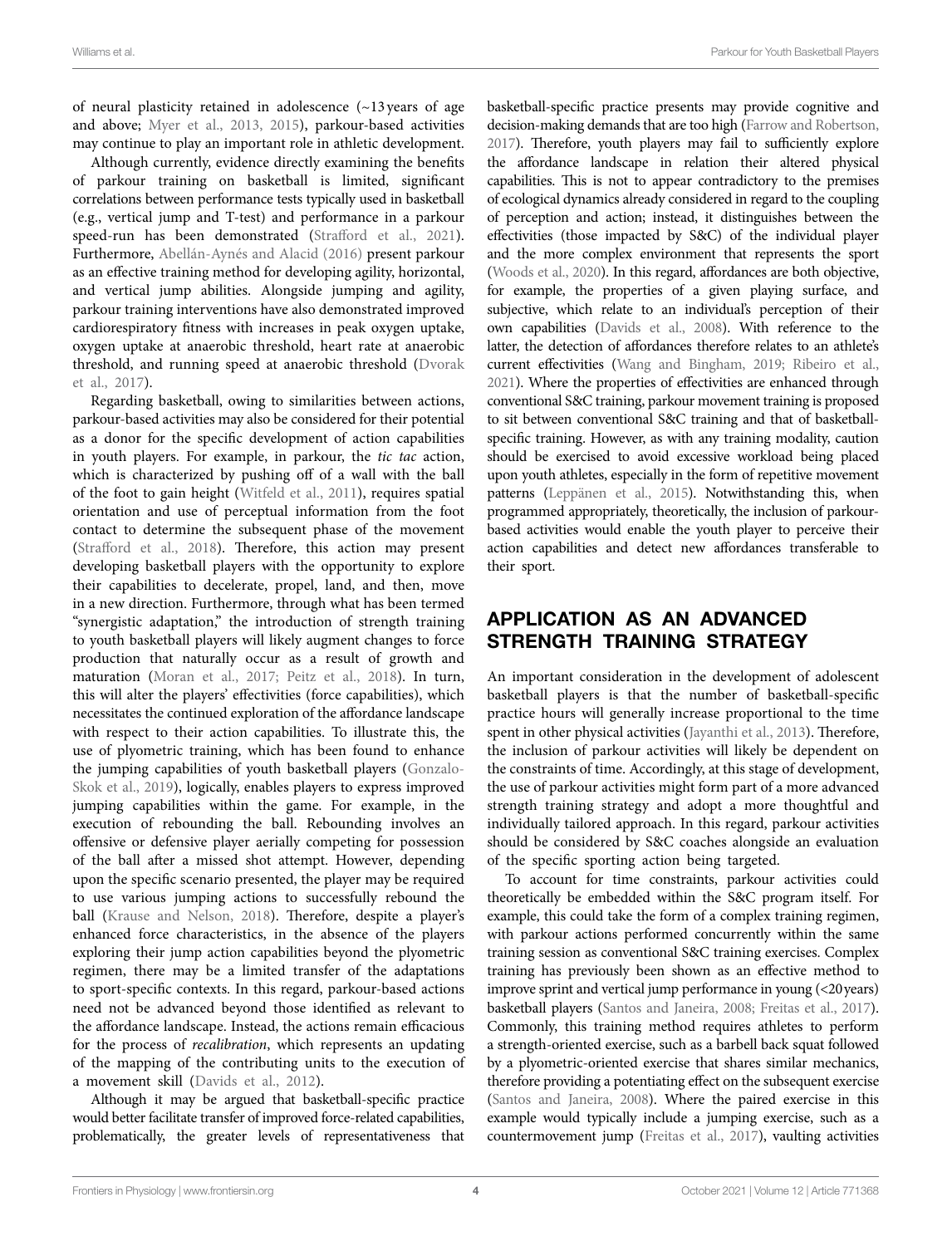or tic tac actions could be included in its place, or in combination through alternating sets. With regard to the latter, from an ecological dynamics perspective, this approach would challenge players to explore the affordance landscape under conditions of the post-activation potentiation response from the strengthoriented exercise, augmenting the neural contribution to the subsequent parkour action in each set of the exercise, as is the aim of complex training [\(Freitas et al., 2017\)](#page-6-40). Moreover, the varied jumping patterns would present players with more varied landing challenges than those in conventional complex training, which may better prepare players for scenarios encountered within the sport. While currently, no known loading parameters exit for parkour-based actions, it would appear prudent to follow the guidelines for contacts that are typical of plyometric and complex training regimens. However, research is required to validate these suppositions.

#### SAFETY PRECAUTIONS

*Parkour UK*, the governing body for parkour in the United Kingdom, has developed its own risk-benefit assessment and provides standards relating to equipment and codes of practice. However, its growing popularity is illustrated by the emergence of YouTube videos displaying high-risk maneuvers in urban settings ([DeMartini, 2014\)](#page-6-12). Therefore, where parkour actions are being considered within the LTAD programs of young athletes, risk-benefit should be considered, and an emphasis placed on performing parkour safely. Moreover, when introduced, it should be stressed to the young athletes that the parkour activities are to be performed in supervised sessions only.

#### CONCLUDING REMARKS

Given the S&C domain's influence in the LTAD of youth athletic populations, we propose that the field expands its influence

#### **REFERENCES**

- <span id="page-5-12"></span>Abellán-Aynés, O., and Alacid, F. (2016). Anthropometric profile, physical fitness and differences between performance level of parkour practitioners. *Arch. Med. Deporte* 33, 312–316.
- <span id="page-5-11"></span>Aggerholm, K., and Højbjerre Larsen, S. (2017). Parkour as acrobatics: an existential phenomenological study of movement in parkour. *Qual. Res. Sport Exerc. Health* 9, 69–86. doi: [10.1080/2159676X.2016.1196387](https://doi.org/10.1080/2159676X.2016.1196387)
- <span id="page-5-3"></span>Arede, J., Esteves, P., Ferreira, A. P., Sampaio, J., and Leite, N. (2019). Jump higher, run faster: effects of diversified sport participation on talent identification and selection in youth basketball. *J. Sports Sci.* 37, 2220–2227. doi: [10.1080/02640414.2019.1626114](https://doi.org/10.1080/02640414.2019.1626114)
- <span id="page-5-7"></span>Ayala, F., Pomares-Noguera, C., Robles-Palazón, F., del Pilar García-Vaquero, M., Ruiz-Pérez, I., Hernández-Sánchez, S., et al. (2017). Training effects of the FIFA 11+ and Harmoknee on several neuromuscular parameters of physical performance measures. *Int. J. Sports Med.* 38, 278–289. doi: [10.1055/s-0042-121260](https://doi.org/10.1055/s-0042-121260)
- <span id="page-5-4"></span>Balyi, I. (2001). Sport system building and long-term athlete development in British Columbia. *Coach. Rep.* 8, 22–28.
- <span id="page-5-2"></span>Barela, J. A. (2013). Fundamental motor skill proficiency is necessary for children's motor activity inclusion. *Motriz Rev. Educ. Fis.* 19, 548–551. doi: [10.1590/S1980-65742013000300003](https://doi.org/10.1590/S1980-65742013000300003)

to capture both the decision-making and movement dynamics properties that may better represent the characteristics of sports performance. While the efficacy of conventional S&C is not in question, we have argued that through the adoption of concepts from the ecological dynamics' framework, the S&C domain might better equip children and adolescents with diverse and adaptable action capabilities. Moreover, this would develop perceptual aspects of performance, and the interdependency of environment and movement dynamics. From this perspective, the implementation of parkour as a donor sport for youth basketball players might enrich their action capabilities and facilitate the transfer of conventional forms of S&C to basketball performance.

#### DATA AVAILABILITY STATEMENT

The original contributions presented in the study are included in the article/supplementary material, and further inquiries can be directed to the corresponding author.

#### AUTHOR CONTRIBUTIONS

All authors contributed to the writing of the manuscript. MW and BS conceived the presented idea. MW developed the application of parkour to basketball and how strength training modalities could be advanced with parkour-based activities. MW took the lead on writing the manuscript with BS very much influencing the work and contributing to the writing of the parkour and ecological dynamics aspects of the manuscript. JM provided critical thought relating to the LTAD and strength training elements. JM also contributed to the critical analysis and writing of the manuscript. JS contributed to the shape of the work and provided input relating to the ecological dynamics framework.

- <span id="page-5-1"></span>Barnett, L. M., Stodden, D., Cohen, K. E., Smith, J. J., Lubans, D. R., Lenoir, M., et al. (2016). Fundamental movement skills: an important focus. *J. Teach. Phys. Educ.* 35, 219–225. doi: [10.1123/jtpe.2014-0209](https://doi.org/10.1123/jtpe.2014-0209)
- <span id="page-5-10"></span>Bizzi, E., and Cheung, V. C. (2013). The neural origin of muscle synergies. *Front. Comput. Neurosci.* 7:51. doi: [10.3389/fncom.2013.00051](https://doi.org/10.3389/fncom.2013.00051)
- <span id="page-5-0"></span>Bridge, M. W., and Toms, M. R. (2013). The specialising or sampling debate: a retrospective analysis of adolescent sports participation in the UK. *J. Sports Sci.* 31, 87–96. doi: [10.1080/02640414.2012.721560](https://doi.org/10.1080/02640414.2012.721560)
- <span id="page-5-5"></span>Collins, D., and Bailey, R. (2012). 'Scienciness' and the allure of second-hand strategy in talent identification and development. *Int. J. Sport Policy* 5, 1–9. doi: [10.1080/19406940.2012.656682](https://doi.org/10.1080/19406940.2012.656682)
- <span id="page-5-6"></span>Collins, H., Booth, J. N., Duncan, A., and Fawkner, S. (2019). The effect of resistance training interventions on fundamental movement skills in youth: a meta-analysis. *Sports Med. Open* 5:17. doi: [10.1186/s40798-019-0188-x](https://doi.org/10.1186/s40798-019-0188-x)
- <span id="page-5-8"></span>Cronin, J. B., and Radnor, J. M. (2019). "Plyometric training for youth athletes," in *Strength and Conditioning for Youth Athletes*. *2nd Edn.* eds. R. S. Lloyd and J. L. Oliver (Oxfordshire, England: Routledge), 188–207.
- <span id="page-5-9"></span>Davids, K. (2012). Principles of motor learning in ecological dynamics: a comment on functions of learning and the acquisition of motor skills (with reference to sport). *Open Sports Sci. J.* 5, 113–117. doi: [10.2174/1875399X01205010113](https://doi.org/10.2174/1875399X01205010113)
- <span id="page-5-13"></span>Davids, K., Araújo, D., Hristovski, R., and Chow, J. Y. (2012). "Ecological dynamics and motor learning design in sport," in *Skill Acquisition in Sport:*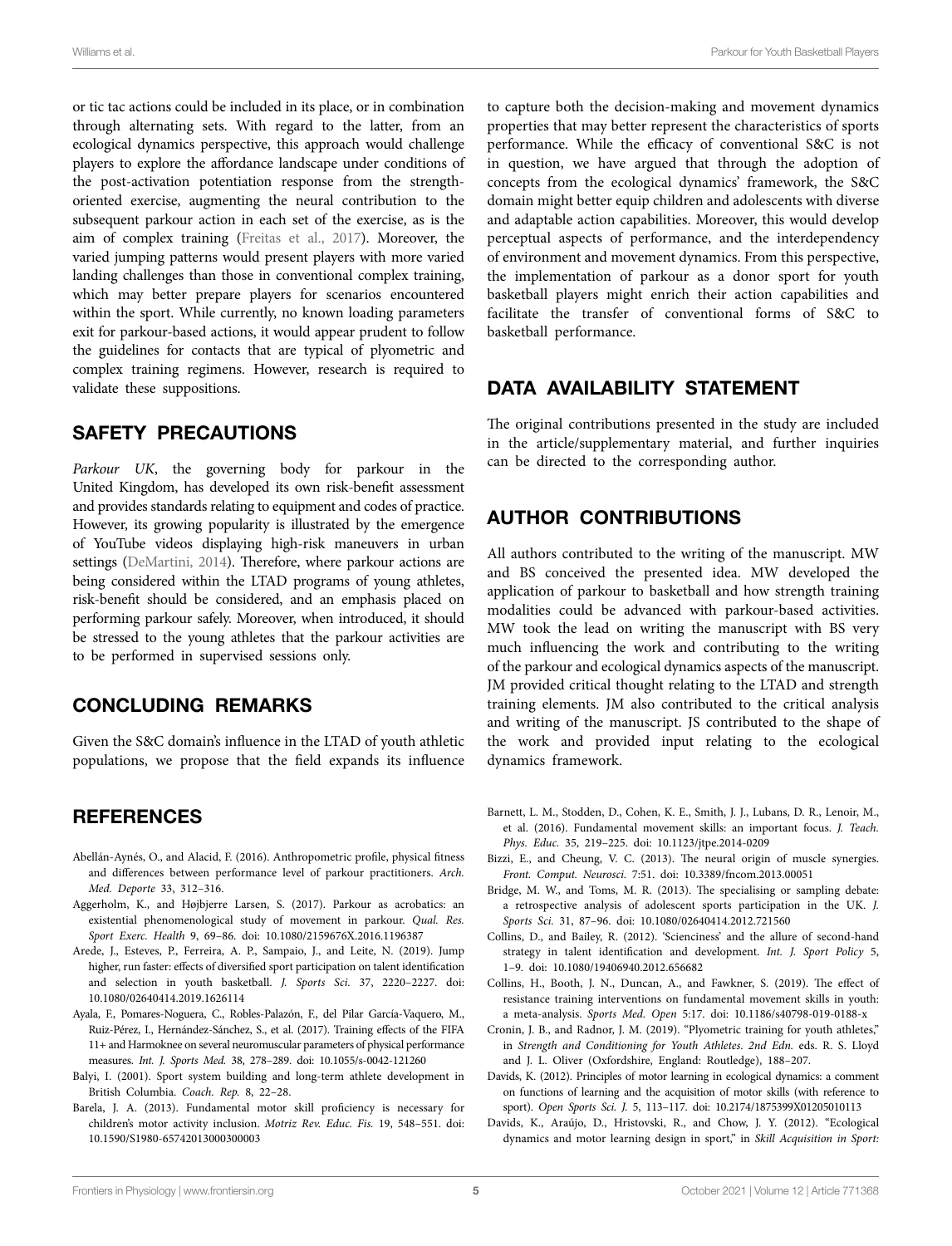*Research, Theory & Practice. 2nd Edn.* eds. M. Williams and N. Hodges. (Oxfordshire, England: Routledge), 112–130.

- <span id="page-6-26"></span>Davids, K., Araújo, D., Vilar, L., Renshaw, I., and Pinder, R. (2013). An ecological dynamics approach to skill acquisition: implications for development of talent in sport. *Talent Dev. Excell.* 5, 21–34.
- <span id="page-6-37"></span>Davids, K., Button, C., and Bennett, S. (2008). *Dynamics of Skill Acquisition: A Constraints-Led Approach.* Champaign, Illinois: Human Kinetics.
- <span id="page-6-12"></span>DeMartini, A. L. (2014). Is parkour a problem? College and university liability for extreme sport activities. *Recreational Sports J.* 38, 69–81. doi: [10.1123/](https://doi.org/10.1123/rsj.2014-0039) [rsj.2014-0039](https://doi.org/10.1123/rsj.2014-0039)
- <span id="page-6-1"></span>DiStefano, L. J., Beltz, E. M., Root, H. J., Martinez, J. C., Houghton, A., Taranto, N., et al. (2017). Sport sampling is associated with improved landing technique in youth athletes. *Sports Health* 10, 160–168. doi: [10.1177/1941738117736056](https://doi.org/10.1177/1941738117736056)
- <span id="page-6-13"></span>DiStefano, L. J., Padua, D. A., Blackburn, J. T., Garrett, W. E., Guskiewicz, K. M., and Marshall, S. W. (2010). Integrated injury prevention program improves balance and vertical jump height in children. *J. Strength Cond. Res.* 24, 332–342. doi: [10.1519/JSC.0b013e3181cc2225](https://doi.org/10.1519/JSC.0b013e3181cc2225)
- <span id="page-6-7"></span>Dowling, M., Mills, J., and Stodter, A. (2020). Problematizing the adoption and implementation of athlete development 'models': a Foucauldian-inspired analysis of the long-term athlete development framework. *J. Athl. Dev. Exp.* 2:3. doi: [10.25035/jade.02.03.03](https://doi.org/10.25035/jade.02.03.03)
- <span id="page-6-32"></span>Dvorak, M., Eves, N., Bunc, V., and Balas, J. (2017). Effects of parkour training on health-related physical fitness in male adolescents. *Open Sports Sci. J.* 10, 132–140. doi: [10.2174/1875399X01710010132](https://doi.org/10.2174/1875399X01710010132)
- <span id="page-6-25"></span>Esteves, P. T., de Oliveira, R. F., and Araújo, D. (2011). Posture-related affordances guide attacks in basketball. *Psychol. Sport Exerc.* 12, 639–644. doi: [10.1016/j.](https://doi.org/10.1016/j.psychsport.2011.06.007) [psychsport.2011.06.007](https://doi.org/10.1016/j.psychsport.2011.06.007)
- <span id="page-6-9"></span>Faigenbaum, A. D., Lloyd, R. S., and Myer, G. D. (2013). Youth resistance training: past practices, new perspectives, and future directions. *Pediatr. Exerc. Sci.* 25, 591–604. doi: [10.1123/pes.25.4.591](https://doi.org/10.1123/pes.25.4.591)
- <span id="page-6-36"></span>Farrow, D., and Robertson, S. (2017). Development of a skill acquisition periodisation framework for high-performance sport. *Sports Med.* 47, 1043– 1054. doi: [10.1007/s40279-016-0646-2](https://doi.org/10.1007/s40279-016-0646-2)
- <span id="page-6-5"></span>Ford, P., De Ste Croix, M., Lloyd, R., Meyers, R., Moosavi, M., Oliver, J., et al. (2011). The long-term athlete development model: physiological evidence and application. *J. Sports Sci.* 29, 389–402. doi: [10.1080/02640414.2010.536849](https://doi.org/10.1080/02640414.2010.536849)
- <span id="page-6-40"></span>Freitas, T. T., Martinez-Rodriguez, A., Calleja-González, J., and Alcaraz, P. E. (2017). Short-term adaptations following complex training in team-sports: A meta-analysis. *PLoS One* 12:e0180223. doi: [10.1371/journal.pone.0180223](https://doi.org/10.1371/journal.pone.0180223)
- <span id="page-6-22"></span>Frère, J., and Hug, F. (2012). Between-subject variability of muscle synergies during a complex motor skill. *Front. Comput. Neurosci.* 6:99. doi: [10.3389/](https://doi.org/10.3389/fncom.2012.00099) [fncom.2012.00099](https://doi.org/10.3389/fncom.2012.00099)
- <span id="page-6-34"></span>Gonzalo-Skok, O., Sánchez-Sabaté, J., Izquierdo-Lupón, L., and Sáez de Villarreal, E. (2019). Influence of force-vector and force application plyometric training in young elite basketball players. *Eur. J. Sport Sci.* 19, 305–314. doi: [10.1080/17461391.2018.1502357](https://doi.org/10.1080/17461391.2018.1502357)
- <span id="page-6-24"></span>Gorman, A. D., and Maloney, M. A. (2016). Representative design: does the addition of a defender change the execution of a basketball shot? *Psychol. Sport Exerc.* 27, 112–119. doi: [10.1016/j.psychsport.2016.08.003](https://doi.org/10.1016/j.psychsport.2016.08.003)
- <span id="page-6-23"></span>Heras-Escribano, M., and De Pinedo-García, M. (2018). Affordances and landscapes: overcoming the nature–culture dichotomy through niche construction theory. *Front. Psychol.* 8:2294. doi: [10.3389/fpsyg.2017.02294](https://doi.org/10.3389/fpsyg.2017.02294)
- <span id="page-6-20"></span>Hernández, S., Ramirez-Campillo, R., Álvarez, C., Sanchez-Sanchez, J., Moran, J., Pereira, L. A., et al. (2018). Effects of plyometric training on neuromuscular performance in youth basketball players: a pilot study on the influence of drill randomization. *J. Sports Sci. Med.* 17, 372–378.
- <span id="page-6-0"></span>Hulteen, R. M., Morgan, P. J., Barnett, L. M., Stodden, D. F., and Lubans, D. R. (2018). Development of foundational movement skills: a conceptual model for physical activity across the lifespan. *Sports Med.* 48, 1533–1540. doi: [10.1007/s40279-018-0892-6](https://doi.org/10.1007/s40279-018-0892-6)
- <span id="page-6-39"></span>Jayanthi, N., Pinkham, C., Dugas, L., Patrick, B., and LaBella, C. (2013). Sports specialization in young athletes. *Sports Health* 5, 251–257. doi: [10.1177/1941738112464626](https://doi.org/10.1177/1941738112464626)
- <span id="page-6-4"></span>Jukic, I., Prnjak, K., Zoellner, A., Tufano, J. J., Sekulic, D., and Salaj, S. (2019). The importance of fundamental motor skills in identifying differences in performance levels of U10 soccer players. *Sports* 7:178. doi: [10.3390/sports7070178](https://doi.org/10.3390/sports7070178)
- <span id="page-6-35"></span>Krause, J., and Nelson, C. (2018). *Basketball Skills & Drills*. *4th Edn.* Champaign, Illinois: Human Kinetics.
- <span id="page-6-27"></span>Latash, M. L. (2012). The bliss (not the problem) of motor abundance (not redundancy). *Exp. Brain Res.* 217, 1–5. doi: [10.1007/s00221-012-3000-4](https://doi.org/10.1007/s00221-012-3000-4)
- <span id="page-6-38"></span>Leppänen, M., Pasanen, K., Kujala, U. M., and Parkkari, J. (2015). Overuse injuries in youth basketball and floorball. *Open Access J. Sports Med.* 6, 173–179. doi: [10.2147/OAJSM.S82305](https://doi.org/10.2147/OAJSM.S82305)
- <span id="page-6-2"></span>Liefeith, A., Kiely, J., Collins, D., and Richards, J. (2018). Back to the future – in support of a renewed emphasis on generic agility training within sports-specific developmental pathways. *J. Sports Sci.* 36, 2250–2255. doi: [10.1080/02640414.2018.1449088](https://doi.org/10.1080/02640414.2018.1449088)
- <span id="page-6-19"></span>Lloyd, R. S., Cronin, J. B., Faigenbaum, A. D., Haff, G. G., Howard, R., Kraemer, W. J., et al. (2016). National strength and conditioning association position statement on long-term athletic development. *J. Strength Cond. Res.* 30, 1491–1509. doi: [10.1519/JSC.0000000000001387](https://doi.org/10.1519/JSC.0000000000001387)
- <span id="page-6-18"></span>Lloyd, R. S., Faigenbaum, A. D., Stone, M. H., Oliver, J. L., Jeffreys, I., Moody, J. A., et al. (2014). Position statement on youth resistance training: the 2014 international consensus. *Br. J. Sports Med.* 48, 498–505. doi: [10.1136/](https://doi.org/10.1136/bjsports-2013-092952) [bjsports-2013-092952](https://doi.org/10.1136/bjsports-2013-092952)
- <span id="page-6-10"></span>McQuilliam, S. J., Clark, D. R., Erskine, R. M., and Brownlee, T. E. (2020). Free-weight resistance training in youth athletes: a narrative review. *Sports Med.* 50, 1567–1580. doi: [10.1007/s40279-020-01307-7](https://doi.org/10.1007/s40279-020-01307-7)
- <span id="page-6-11"></span>Montgomery, P. G., Pyne, D. B., and Minahan, C. L. (2010). The physical and physiological demands of basketball training and competition. *Int. J. Sports Physiol. Perform.* 5, 75–86. doi: [10.1123/ijspp.5.1.75](https://doi.org/10.1123/ijspp.5.1.75)
- <span id="page-6-17"></span>Moran, J., Clark, C. C. T., Ramirez-Campillo, R., Davies, M. J., and Drury, B. (2019). A meta-analysis of plyometric training in female youth: its efficacy and shortcomings in the literature. *J. Strength Cond. Res.* 33, 1996–2008. doi: [10.1519/JSC.0000000000002768](https://doi.org/10.1519/JSC.0000000000002768)
- <span id="page-6-15"></span>Moran, J., Parry, D. A., Lewis, I., Collison, J., Rumpf, M. C., and Sandercock, G. R. H. (2018a). Maturation-related adaptations in running speed in response to sprint training in youth soccer players. *J. Sci. Med. Sport* 21, 538–542. doi: [10.1016/j.jsams.2017.09.012](https://doi.org/10.1016/j.jsams.2017.09.012)
- <span id="page-6-16"></span>Moran, J., Sandercock, G., Ramirez-Campillo, R., Clark, C. C. T., Fernandes, J. F. T., and Drury, B. (2018b). A meta-analysis of resistance training in female youth: its effect on muscular strength, and shortcomings in the literature. *Sports Med.* 48, 1661–1671. doi: [10.1007/s40279-018-0914-4](https://doi.org/10.1007/s40279-018-0914-4)
- <span id="page-6-33"></span>Moran, J., Sandercock, G. R. H., Ramírez-Campillo, R., Meylan, C., Collison, J., and Parry, D. A. (2017). A meta-analysis of maturation-related variation in adolescent boy athletes' adaptations to short-term resistance training. *J. Sports Sci.* 35, 1041–1051. doi: [10.1080/02640414.2016.1209306](https://doi.org/10.1080/02640414.2016.1209306)
- <span id="page-6-3"></span>Morgan, P. J., Barnett, L. M., Cliff, D. P., Okely, A. D., Scott, H. A., Cohen, K. E., et al. (2013). Fundamental movement skill interventions in youth: a systematic review and meta-analysis. *Pediatrics* 132, e1361–e1383. doi: [10.1542/](https://doi.org/10.1542/peds.2013-1167) [peds.2013-1167](https://doi.org/10.1542/peds.2013-1167)
- <span id="page-6-29"></span>Myer, G. D., Faigenbaum, A. D., Edwards, N. M., Clark, J. F., Best, T. M., and Sallis, R. E. (2015). Sixty minutes of what? A developing brain perspective for activating children with an integrative exercise approach. *Br. J. Sports Med.* 49, 1510–1516. doi: [10.1136/bjsports-2014-093661](https://doi.org/10.1136/bjsports-2014-093661)
- <span id="page-6-14"></span>Myer, G. D., Faigenbaum, A. D., Ford, K. R., Best, T. M., Bergeron, M. F., and Hewett, T. E. (2011). When to initiate integrative neuromuscular training to reduce sports-related injuries in youth? *Curr. Sports Med. Rep.* 10, 155–166. doi: [10.1249/JSR.0b013e31821b1442](https://doi.org/10.1249/JSR.0b013e31821b1442)
- <span id="page-6-31"></span>Myer, G. D., Kushner, A. M., Faigenbaum, A. D., Kiefer, A., Kashikar-Zuck, S., and Clark, J. F. (2013). Training the developing brain, part I: cognitive developmental considerations for training youth. *Curr. Sports Med. Rep.* 12, 304–310. doi: [10.1097/01.CSMR.0000434106.12813.69](https://doi.org/10.1097/01.CSMR.0000434106.12813.69)
- <span id="page-6-28"></span>Newell, K. M. (1991). Motor skill acquisition. *Annu. Rev. Psychol.* 42, 213–237. doi: [10.1146/annurev.ps.42.020191.001241](https://doi.org/10.1146/annurev.ps.42.020191.001241)
- <span id="page-6-8"></span>Newell, K. M. (2020). What are fundamental motor skills and what is fundamental about them? *J. Mot. Learn. Dev.* 8, 280–314. doi: [10.1123/jmld.](https://doi.org/10.1123/jmld.2020-0013) [2020-0013](https://doi.org/10.1123/jmld.2020-0013)
- <span id="page-6-30"></span>Ng, J. L., and Button, C. (2018). Reconsidering the fundamental movement skills construct: implications for assessment. *Mov. Sport Sci. Sci. Mot.* 102, 19–29. doi: [10.1051/sm/2018025](https://doi.org/10.1051/sm/2018025)
- <span id="page-6-21"></span>O'Sullivan, M., Davids, K., Woods, C. T., Rothwell, M., and Rudd, J. (2020). Conceptualizing physical literacy within an ecological dynamics framework. *Quest* 72, 448–462. doi: [10.1080/00336297.2020.1799828](https://doi.org/10.1080/00336297.2020.1799828)
- <span id="page-6-6"></span>Owoeye, O. B. A., Ghali, B., Befus, K., Stilling, C., Hogg, A., Choi, J., et al. (2020). Epidemiology of all-complaint injuries in youth basketball. *Scand. J. Med. Sci. Sports* 30, 2466–2476. doi: [10.1111/sms.13813](https://doi.org/10.1111/sms.13813)